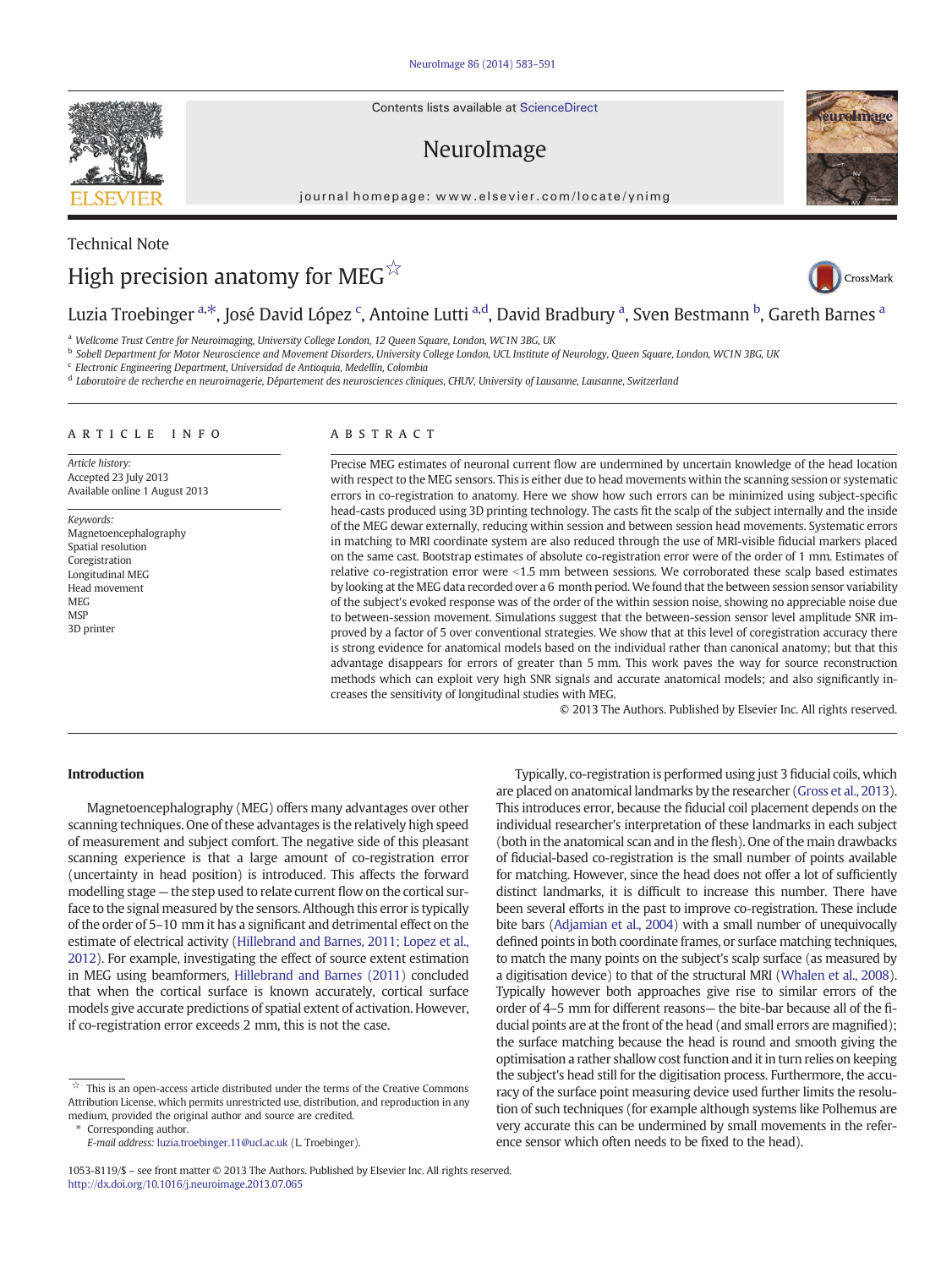<span id="page-1-0"></span>The other source of error, which affects the data quality as well as the modelling is within session head movement (again of the order of 5–10 mm). This can be corrected for in software [\(de Munck et al.,](#page-8-0) [2001; Uutela et al., 2001; Wilson, 2004; Taulu and Simola, 2006\)](#page-8-0), but entails certain assumptions and an inevitable dimension reduction.

If one could improve between session repositioning of the subject then it would also be possible to build up very high signal to noise ratio sensor level data by scanning the same individual on a number of occasions. Recently, [Stolk et al. \(2013\)](#page-8-0) introduced a method using continuous head localization during scanning, with an option of incorporating this information in the offline data analysis. They exploited this head localization method to reposition subjects at onset of scanning between sessions, reducing intersession head distances up to 2 mm. Interestingly, they found a significant source of error in the form of a slow but steady drift away from the initial head position during the recording sessions.

It is often head movement considerations that constrain the amount of time devoted to an MEG scanning session. Ultimately, these sources of error, compounded with the uncertainties in the inverse problem lead to the rhetoric that MEG has poor spatial resolution.

In this paper, we introduce a new technique based on subjectspecific head casts made using a combination of optical scans/MRI scans and 3D printing to constrain head movement. They limit between and within session movement and provide a fiducial reference frame in the form of MRI visible markers. The paper begins with a description of the construction of the head-cast and the procedures required to co-register the data. We go on to make empirical estimates of reproducibility of head position. We then make an estimate of brain movement based on repeatability of evoked response measures over several sessions. Finally, we show that the anatomical information is accurate to such a degree that we are able to distinguish between cortical surfaces using the MEG data alone.

#### Methods and materials

# Head cast

Fig. 1 shows the major components in the process of construction of the head cast. We used a manufacturer supplied dewar-helmet (A) with the same internal dimensions as the MEG dewar (typically used to check that a subject would fit within the MEG scanner). A manufacturer supplied surface image of our MEG dewar (B) was used in order to link the helmet (A) to the four reference points on the exterior of the MEG system (yellow arrows). The subject-specific head-cast was designed to fill the space between the subject's scalp (C) and the inside of the dewar-helmet (A). During the anatomical MRI scan, the subject wore both the head-cast and the dewar-helmet. The outer surface of the dewar helmet contained 12 MR visible markers that were also optically digitized (E).

# MRI scanning

MRI data was acquired using a Siemens Tim Trio 3 T system (Erlangen, Germany). The subject lay in the supine position wearing the head-cast fit into the dewar-helmet. Two types of cylindrical markers with different diameters (4 mm/8 mm; depth 10 mm, with wall thickness 1 mm of these measurements for side, top and bottom) were made using the 3D printer and filled with a copper sulphate water solution (concentration: 1 g per litre). The solution was mixed with agar to give it a gel-like consistency, minimizing leaks and making the filling of the cylinders easier. The cylinders were glued to the outside of the dewar-helmet in an approximately circular arrangement (Fig. 1E). The body-transmit coil was located inside the bore of the scanner for detection of the MRI signal. The MRI data was acquired using a 3D FLASH sequence for optimal scanning efficiency [\(Frahm et al., 1986](#page-8-0)). The following acquisition parameters were used: field-of view: (256,256,208) mm along the (phase (A–P), read (H–F), partition  $(R-L)$ ) directions, image resolution: 1 mm<sup>3</sup>. The repetition time TR was set to 23.7 ms and the excitation flip angle was set to 20° to yield good T1-weighted contrast, standard in most anatomical applications [\(Helms et al., 2008](#page-8-0)). 8 echoes were acquired following each excitation and averaged offline to produce one anatomical image with optimal signal-to-noise. Potential sources of error from the MR acquisition should be carefully considered. A high readout bandwidth was used to preserve brain morphology and no significant geometric distortions are expected in the images. Padding was used to minimize subject motion but some residual effects might remain present in the MRI images. These effects might be further reduced by use of navigator echo techniques. The total acquisition time was 21 min 07 s.



Fig. 1. Head cast/coregistration. Panel A shows the optical scan of the dewar helmet, which, in combination with an optical scan of the subject's head (Panel C), serves as the basis for creating the template of the head cast (Panel D). For coregistration purposes, MRI visible markers are placed on the outside of the dewar helmet, such that their position in an MRI structural image can be related to its counterpart in an optical scan (Panel E). To obtain a transform which allows us to relate MEG sensor space and MRI space, we use the 4 measurement coil positions in relation to the MEG system dewar in a manufacturer supplied image (Panel B).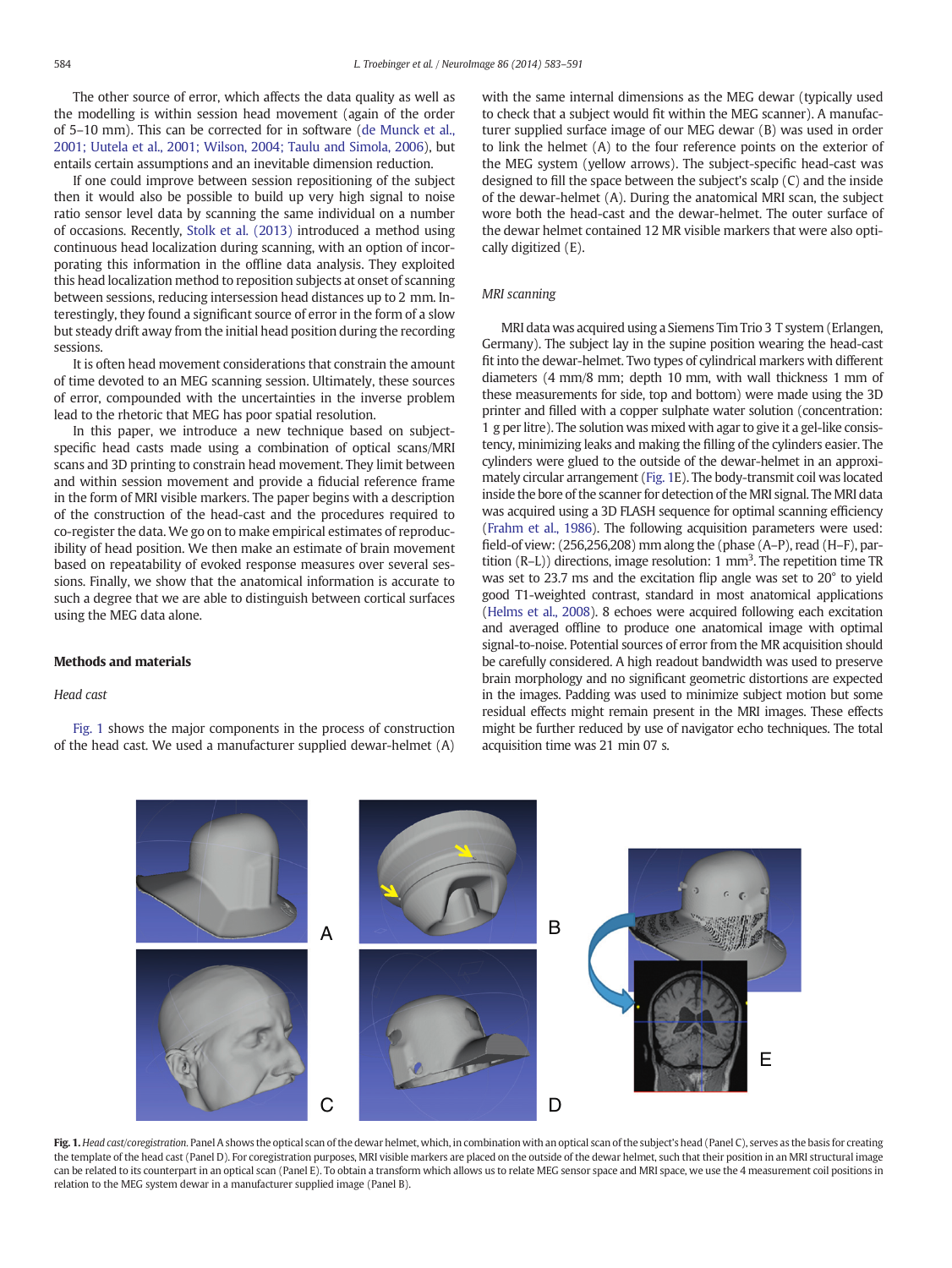# Optical scanning

We obtained an optical scan of the subject's head/face anatomy [\(Fig. 1C](#page-1-0)), using an Artec 3D handheld optical scanner ([http://www.](http://www.artec3d.com/3d_scanners/artec-mht) [artec3d.com/3d\\_scanners/artec-mht\)](http://www.artec3d.com/3d_scanners/artec-mht). This type of scanner has a resolution of up to 0.5 mm, and captures images at a rate of 15 frames per second. It has a 3D point accuracy of up to 0.1 mm. The handheld scanner is moved around the subject's scalp at a constant, moderate speed, whilst the subject's head is kept still using a bite-bar ([Adjamian et al.,](#page-8-0) [2004](#page-8-0)). It should be noted that the scanning device we used generally fails when attempting to capture images of dark, shiny objects. Also, some areas of the head and face are difficult to capture, such as ears and hair. For these reasons the subjects wore swimming caps to cover their hair. Since the ears were not particularly important for our proposed design (and also difficult to scan), we only ensured that enough space was left to accommodate them in the finished head cast. Note that swimming caps were only used at this stage, purely to avoid problems with the optical scanner, these caps had a thickness of 0.27 mm and therefore served mainly to constrain the hair without adding appreciable thickness to the scalp estimate.

In order to fit this image to the MEG system dewar surface, a similar scan was obtained of the inside of the MEG dewar-helmet. Following this, we also scanned the outside of the dewar-helmet with MR visible markers attached (panel E). We used the Magics ([http://software.](http://software.materialise.com/magics-0) [materialise.com/magics-0\)](http://software.materialise.com/magics-0) CAD package to process the images.

# Printing

The images of the internal dewar surface ([Fig. 1](#page-1-0)A) and the scalp [\(Fig. 1](#page-1-0)C) were aligned by eye to place the subject's head in a typical recording position. These two surfaces were converted into solids and the Boolean difference between the two structures was used to make the head cast [\(Fig. 1D](#page-1-0)). However, a few practical issues had to be considered: to ensure as tight a fit as possible, the head cast had to have some 'anchor' points, consisting of distinct anatomical marks — such as the inion bone or the bridge of the nose. We therefore decided to let the cast come down past the eyes, covering the bridge of the nose. In order to allow the subject to put on and take off the helmet, the image was split vertically down the centre, incorporating a simple locking mechanism. This image was passed on to the 3D printer. For our prototype, we used an ZPrinter 350, which has a resolution of  $350 \times 400$  dpi (dots per inch).

# Co-registration

The following process consists of 3 distinct registration stages. We wish to estimate the transformation from MRI to dewar-helmet space; dewar-helmet space to MEG dewar space and finally MEG dewar space to MEG measurement space. Given all these stages we can then produce a single rigid body transformation between MRI anatomy and MEG sensor space.

In each case we used the ICP (Iterative Closest Point) algorithm to match point clouds [\(http://www.mathworks.co.uk/matlabcentral/](http://www.mathworks.co.uk/matlabcentral/fileexchange/24301-finite-iterative-closest-point) fileexchange/24301-fi[nite-iterative-closest-point](http://www.mathworks.co.uk/matlabcentral/fileexchange/24301-finite-iterative-closest-point)).

#### Native MRI to dewar-helmet

The anatomical MRI scan gives an image showing the position of the cortex relative to the registration markers (MRI space) ([Fig. 1](#page-1-0)E). These registration markers were extracted from the MRI scan through a simple thresholding operation. A similar process was performed to extract the locations of the registration markers in the optical image. This resulted in two point clouds which were aligned using the ICP algorithm outlined above.

### Dewar-helmet to MEG dewar

The next step is to transform from the (optical) dewar-helmet space to the MEG dewar space (the external surface of the MEG measurement system). Again, we need to find a set of appropriate reference points. Since the dewar-helmet is an exact replica of the inside of the MEG dewar, we can use the subset of points of the manufacturer supplied data (Fig.1, Panel B) that describes the same shape. We then follow a similar procedure as outlined above, bringing the images into approximate alignment, then following this up with ICP alignment [\(Fig. 1,](#page-1-0) Panel B).

# MEG dewar to MEG space

In the last stage, we need to acquire a transformation matrix between MEG dewar space and MEG sensor space. The relationship between these two spaces will depend on the locations of the sensors within the measurement dewar. In order to do this we matched the four coil calibration points based on the MEG dewar specification (arrows in [Fig. 1](#page-1-0)B) to those measured using the MEG sensors to locate fiducial coils attached to these reference locations (we also accounted for coil thickness in these estimates). We made 5 measurements of each coil position giving rise to four point clouds to fit to four single points.

# Bootstrapping for accuracy

In order to make an estimate of the robustness of these various fitting procedures we bootstrapped (using 100 bootstrap iterations) each fitting stage independently and then all fitting stages at once. Each of these 100 iterations gave rise to a different transformation matrix that we used to estimate a new fiducial location (on the subject's scalp). This distribution of points gave a measure of the expected variance in fiducial location due to measurement and fitting error. In a first step, bootstrapping was applied to a single transformation stage in turn, whilst all others were held constant. Next, bootstrapping was applied to all transforms simultaneously, to get an estimate of the likely absolute coregistration error.

#### Testing for reproducibility

In order to test for within and between run reproducibility in head position and head-cast position we attached one fiducial coil to the cast and one firmly to the subject's head (just above the right ear). Over a ten minute period, we made eight recordings of the coil positions whilst the subject was seated within the dewar. Over the subsequent forty minute period we then made eight further measurements, of these coil positions but removing the subject from the dewar and the head-cast in between runs.

# Empirical validation

We have now performed the same experiment on subject 1 nine times over a six month period. We wanted to use this functional data, based on the location of the cortex, to corroborate our estimates of co-registration error based on the scalp surface.

#### Subject task

We used a simple finger movement task adapted from [Muthukumaraswamy \(2011\),](#page-8-0) which involved simple abductions of the right hand index finger performed to an auditory cue. The cue consisted of a simple auditory tone (1000 Hz), played via a piezo electric device connected via plastic tubing to ear-inserts, followed by an inter-stimulus interval of 3.4–4.5 s. This gave approximately 130 epochs of data per ten minute recording session. EMG traces of the first dorsal interosseus (FDI) were used to track finger movements (although we did not make use of this information directly for the purpose of this paper). Each session of scanning was split into 4 sections of 10 min each. During the first ten minutes, the subject was told to perform simple abductions of the right hand index finger on hearing the pip. Following these 10 min of task performance was a rest period of equal length, during which the subject was simply told to remain as relaxed as possible. This was followed by another 10 min of task performance and 10 min of rest (the rest data were not used in this study).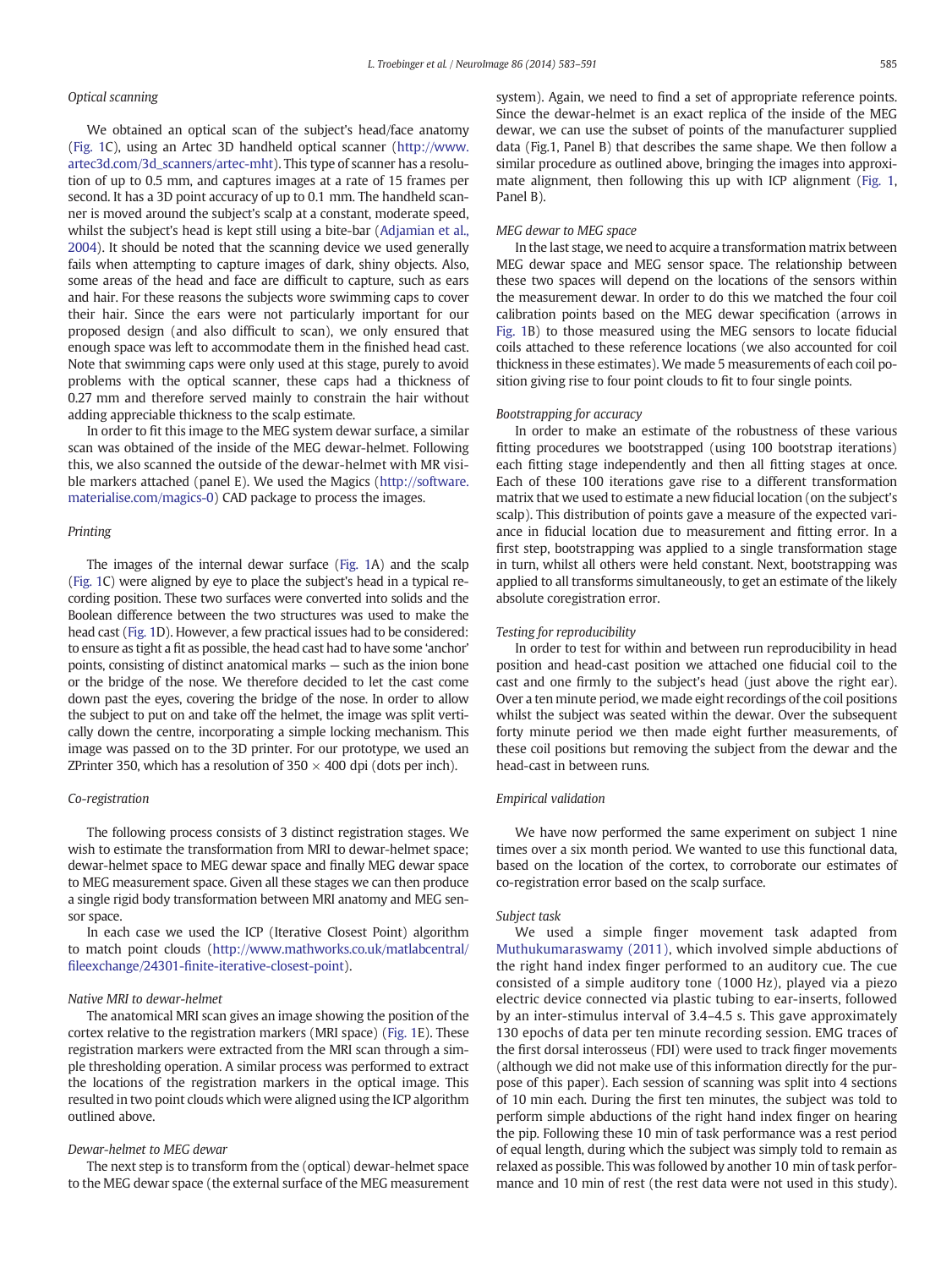We repeated this same recording five times over a six month period. In the first recording run we had a triggering problem and only one of the two task runs was recorded giving a total of nine task runs.

# Source reconstruction

We used averaged evoked responses from 0 to 300 ms (0–80 Hz) time-locked to the auditory cue, baseline corrected based on −200 to 0 ms. The only artefact removal was the removal of trials containing large jumps (due to loss of lock in the feedback electronics) which could be clearly seen by eye (as the subject was unable to open their eyes we had no need to correct for eyeblinks). These data were projected into 100 (for the majority of this work) or 250 (for [Fig. 6](#page-7-0)) orthogonal spatial (lead field) modes and 16 temporal modes. We used the greedy search option of the MSP algorithm ([Friston et al.,](#page-8-0) [2008\)](#page-8-0) implemented as outlined in [Lopez et al. \(2012\)](#page-8-0). The MSP algorithm requires a set of covariance matrix priors corresponding to cortical patches to be defined a-priori. We used a pseudo-random (the same sequences were used when comparing different surface models) selection of 512 mesh vertices to define the patch centres and produced 32 such solutions (each based on different patch sets) per dataset. There were no symmetric priors used. The MSP algorithm returns a Free energy value which approximates the model evidence for the final generative model. This generative model includes the cortical surface used and the lead fields and therefore model evidence can be used to select between different models of the geometry [\(Henson et al., 2009;](#page-8-0) [Lopez et al., 2012\)](#page-8-0). We reconstructed the same MEG data onto two cortical surfaces: the subject's cortical surface or the canonical mesh [\(Mattout et al., 2007](#page-8-0)). The canonical mesh is simply an extracted mesh from a template brain in standard space warped into the subject space. The algorithm returns posterior estimates for the mean and variance of current density at each cortical location. These posterior estimates can be converted into either posterior probability maps (probability that current density is non-zero) or plots showing the mean and 95% confidence intervals ( $\pm 1.66^*$  posterior standard deviation).

### Results

# Absolute co-registration error

In this first stage we want to get an estimate of the absolute coregistration error due to the fitting process. We bootstrapped the calculation of the different transformation matrices and looked at the variability in the estimates of fiducial locations to get an estimate of absolute coregistration error. This variability was estimated per transform ([Figs. 2A](#page-4-0)–C) and for all transforms simultaneously [\(Fig. 2](#page-4-0)D). The bars indicate standard deviations for three fiducial locations in the x (blue), y (green) and z (red) direction. We found that the transformation between the MEG dewar space and the MEG sensor space (panel C) potentially represents the biggest source of error — most likely because it was based on the smallest number of unique points. However in all cases, and in particular for the case when all stages were bootstrapped simultaneously (panel D), the expected errors in any one dimension are still within the sub-millimetre range.

Note in [Fig. 2C](#page-4-0) (MEG dewar to sensor) there is less error in the y than x and z directions. This transformation is the matching of 4 fiducial markers on the dewar surface with 4 fiducial coil locations (estimated by the MEG system). As we were working with a set of 3 fiducial coils we measured left, right and front for half the runs; and left, right and back for the other half. This meant that we have twice as many points for left and right fiducials than for front and back which most likely gives rise to the increase in precision in the y (left–right) direction. The average distance of an MEG estimated fiducial location to its corresponding point on the manufacturer supplied dewar surface was 0.23 mm.

#### Relative co-registration error

We used two subjects to test for within and between run reproducibility in head position and head-cast position. In each case, we attached one fiducial coil to the cast (close to the left pre-auricular) and one firmly to the subject's head (just above the right ear). Over a ten minute period, we made eight recordings of the coil positions whilst the subject was seated within the dewar. Over the subsequent forty minute period we then made eight further measurements, of these coil positions but removing the subject from the dewar and the head-cast in between runs.

[Fig. 3](#page-4-0) shows the standard deviation of coil position as measured within (panel A) and between sessions (panel B). The leftmost sets of bars in each figure indicate variability in head cast position with respect to the dewar for both subjects. The head-cast location varies by less than 0.3 mm within runs; showing that the cast fit rigidly within the dewar and gives us an upper bound on the error (due to reproducibility) of the MEG system estimate of the fiducial coil locations. For the coil attached to the subject's head the expected errors are larger and give an idea of the fit of the cast to the subject's head internally. The first subject shows very little within run movement the expected error was below 0.2 mm predominantly in the vertical (z) direction. For the second subject the errors were lager yet still sub-millimetre (expected (3D) Euclidean displacement of 0.7 mm from the mean).

[Fig. 3](#page-4-0)B illustrates variability in head and head cast position between sessions. Again the left-most panels shows repositioning errors on the two head-casts inside the dewar; below 0.6 mm but dominant in the vertical (z) direction (i.e. there is little rotation, but some error introduced when the cast is not pushed firmly up inside the dewar). Similarly, for both subjects, the variability of head cast position with respect to the MEG dewar (3B, right-most bars) is most prominent in the z direction, reflecting the fact that the subject (and cast) has some vertical freedom of movement, but little room to rotate. Note that the variability is larger for our second subject (1.4 mm in the z direction). Although there is some difference in cast-repositioning error (compare two left-most groups of bars) it would seem that the majority of the increase in error for the second subject is due to a relatively poor fit of the cast internally. Most likely this is due to errors in the optical scanning (see [Discussion\)](#page-6-0). Within and between session movement estimates are very similar for subject number one — moreover, they seem to follow the head cast. In other words, subject one's head is moving little within the cast and most of the error is due to replacing the cast within the dewar. Expressing these data as multivariate Gaussian probability distributions, this means that the expected coregistration errors (as a single Euclidean distance) are 0.29 and 1.3 mm for subjects 1 and 2 respectively with corresponding 95% confidence limits of 0.6 and 2.7 mm.

### Cortical coregistration estimates

Our previous measurements were based on relative movements of the subject's scalp within and between sessions. Ultimately, however, it is the error in the location of the cortex with respect to the MEG scanner that we wish to estimate. In this section we use functional data, recorded over multiple sessions, to make estimates of the relative and absolute cortical location.

# Relative cortical location

Changes in the location of the head over scanning runs will give rise to increased sensor level variability. [Figs. 4](#page-5-0)A,B show the averaged evoked responses from two (the channel with maximum variance, and its contralateral partner) sensor channels over the six month scanning period. The solid black lines show the averaged evoked responses from the 9 recording sessions. The solid blue line shows the grand mean (over all 9 sessions), the shaded area shows 95% confidence intervals on this mean based on the average within (not between) session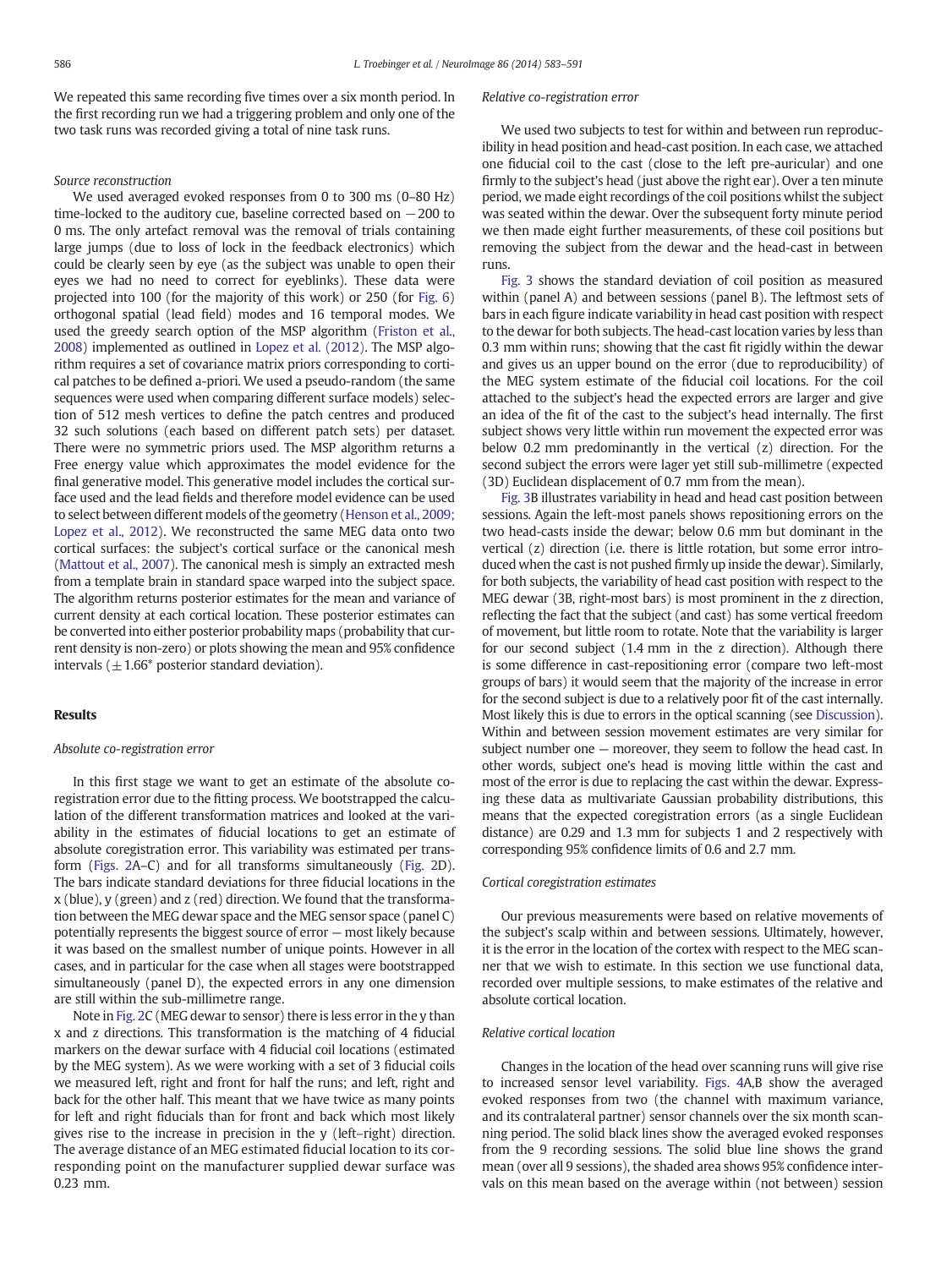<span id="page-4-0"></span>

Fig. 2. Evaluation of repeatability of co-registration results by means of bootstrapping. The bars show the standard deviation the three fiducial locations in x, y and z directions based on bootstrapped estimates of the transformation matrices. Panel A shows the likely error in fitting the dewar-helmet shape [\(Fig. 1A](#page-1-0)) to the MEG dewar ([Fig. 1B](#page-1-0)). Panel B shows the fitting of the MRI fiducial locations to the dewar-helmet fiducials ([Fig. 1E](#page-1-0)). Panel C shows an estimate of the error due to fitting the MEG sensor space (as measured using fiducial coils) to MEG dewar fiducial points ([Fig. 1](#page-1-0)B, yellow arrows). Finally, all transforms were bootstrapped simultaneously (Panel D) to get an idea of the total expected absolute coregistration error— which we would expect to be of the order of 1 mm per fiducial.

variance. Note that the variability over sessions is of the same order as the within session variance; suggesting that little additional coregistration noise has been added to the data. In order to quantify the amount of coregistration noise one would expect for different levels of coregistration error we performed a series of simulations.

### Simulation

In order to estimate the amount of sensor noise one would expect due purely to coregistration error we projected a realistic current density (based on the inversion of the grand average, see next section and



Fig. 3. Within (A) and between (B) session cast/head movement estimates for both subjects. Panel A. Within session estimates of variability in cast (left most bars) and head (right most bars) position. Note both cast-movement estimates are below 0.3 mm indicating that the external surface of the casts fit securely within the MEG dewar. Also note also that for subject 1 head movement is limited to within 0.3 mm but for subject 2, whose cast fit less well internally (most likely due to the optical scanning stage, see discussion), this figure is around 0.6 mm. Panel B shows between session cast/head movement estimates for both subjects. The between session errors in cast location were comparable with the within session errors for subject 1, but for subject 2 showed and increased to around 0.6 mm in the z (vertical) direction. In terms of head position, we were able to reposition subject 1 to within 0.3 mm between sessions. Whereas subject 2 was again more variable but could still be repositioned to within 1.4 mm, the error again predominant in the z direction indicating some freedom of vertical movement within the cast.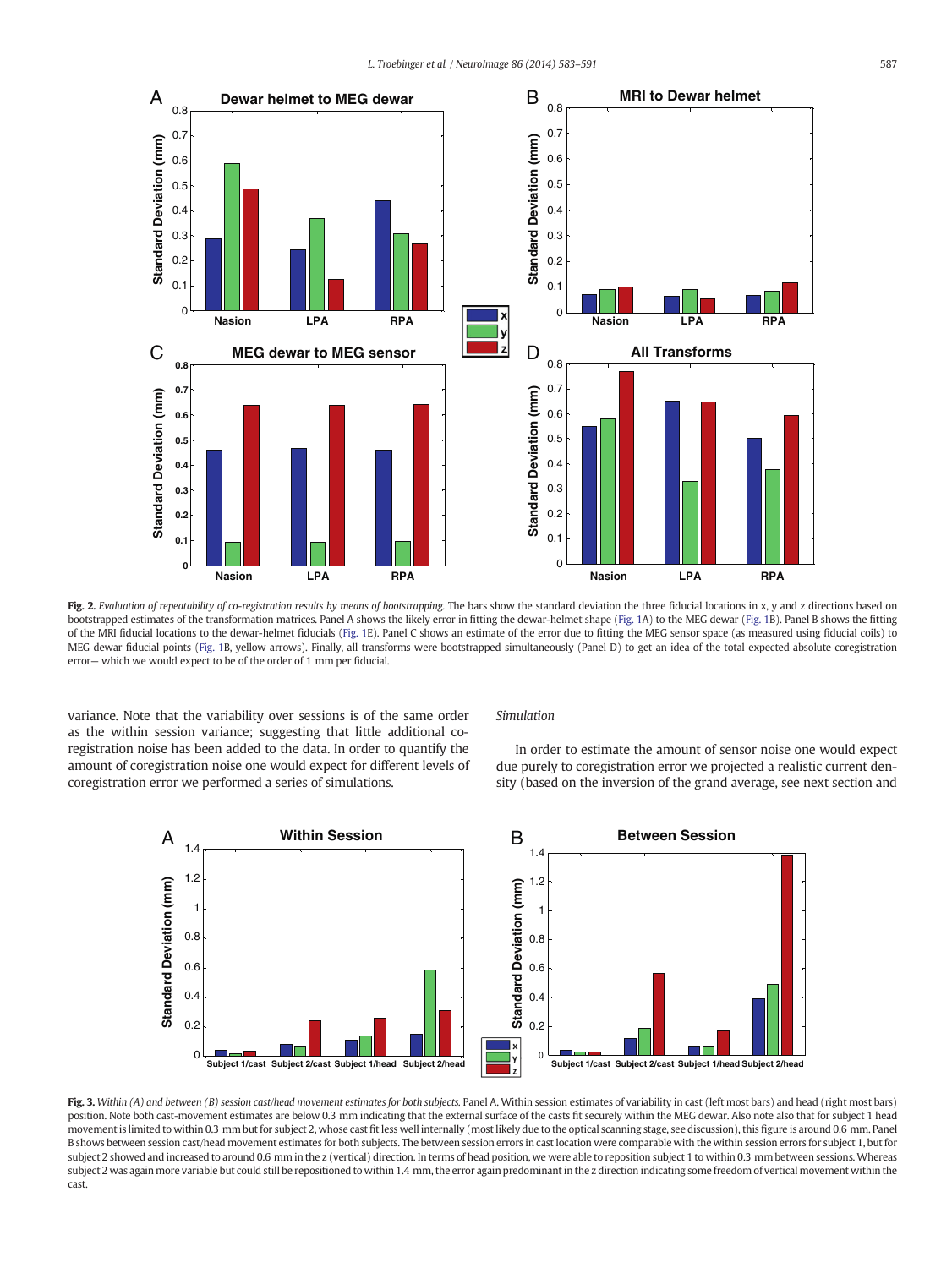<span id="page-5-0"></span>

Fig. 4. Repeatability of between session sensor level evoked responses. Panels A and B show the MEG channel with highest variance (MLT35) and its contralateral counterpart (MRT35) respectively. Solid black lines show the nine averaged evoked responses from each session over a six month period. Data were baseline corrected from −0.2 to 0 s. The shaded regions show the mean within session 95% confidence intervals on this mean. Note that the between session variability in the evoked response is of the same order as the within session variability. This between session variability includes physiological changes in the evoked response as well as noise due to changes in relative head position over scans. In panel C, current density estimates from the grand average evoked response are projected back out to the sensors using different forward models. Only the time period used for the source inversion is shown (hence the zeros outside 0–0.3 s). The forward models differ in their co-registration error: the shaded blue area shows the sensor level standard deviation due to 1 mm error in coregistration over sessions; whilst coregistration errors of 5 mm (shaded red) give rise to considerably larger noise levels. Panel D shows sensor noise as a function of coregistration error. In the absence of any other noise, increasing the co-registration error from 1 to 5 mm incurs a 5 fold increase in RMS noise levels. The dotted line shows the within session standard error (the variability on the mean of any one session expected by chance) whilst the circles show the standard deviation of the evoked response (at peak latency) over sessions. Note that there is almost no difference between these two lines, which based on the simulation, should begin to diverge for coregistration errors of greater than 1 mm.

[Fig. 5](#page-6-0)B) back through a forward model based on different fiducial locations. We took 16 random fiducial locations drawn from a Gaussian distribution of standard deviation equal to the coregistration error (0,1,2,5,10 and 20 mm) and computed the estimated sensor level signal. Fig. 4C shows the effect of co-registration errors on sensor noise levels (only the data from inverted time period 0–300 ms has been re-estimated). Solid lines show the mean and the shaded regions show plus and minus one standard deviation. For 1 mm coregistration error (blue) the standard deviation of the signal is of the order of 15fT (blue shaded); for 5 mm coregistration error (red) it is around 80fT. Fig. 4D shows the relationship between coregistration error (solid blue) and the expected sensor level standard deviation. Intuitively, the more coregistration error, the more between session signal variance. By decreasing coregistration error from 5 mm to 1 mm one can increase the sensitivity to between session effects by a factor of 5. This simulated curve (solid blue) gives us an estimate of the amount of sensor level noise one would expect due to additional between session coregistration error. For example, for between session repositioning errors of the order of 1 cm we would expect between session variability to increase by 100 fT over within session variability (assuming this is negligible). We can now work backwards to get an estimate for coregistration error based on the difference in between and within session noise levels. The two measured values corresponding to mean within session (signal) variability between session (signal) variability are shown as dots and circles respectively. Importantly, the multiple scanning sessions have hardly added to the within session noise level suggesting that minimal coregistration error has been introduced (as observed also in Figs. 4A,B). Assuming (in the worst case) that any difference in within and between session variability can be attributed solely to head movement (rather than other physiological factors), these functional estimates based on the cortex corroborate with the scalp estimates and put the between session coregistration error at the sub-millimetre level.

# Source reconstruction

[Fig. 5](#page-6-0)A shows the source level posterior probability maps (PPM), for the MSP reconstructions based on a 0–300 ms window (baseline corrected based on  $-200$  to 0 ms), at the time of the peak evoked response over sessions on the inflated cortex. Note the consistency of these images in which no fiducial coils were used (or compare field maps at this latency shown in supplementary Fig. S1). Also apparent is the patchy nature of the reconstruction due to the discrete set of MSP source priors used. [Fig. 5](#page-6-0)B shows the corresponding PPM of the MSP inversion of grand average sensor data, again consistent with all the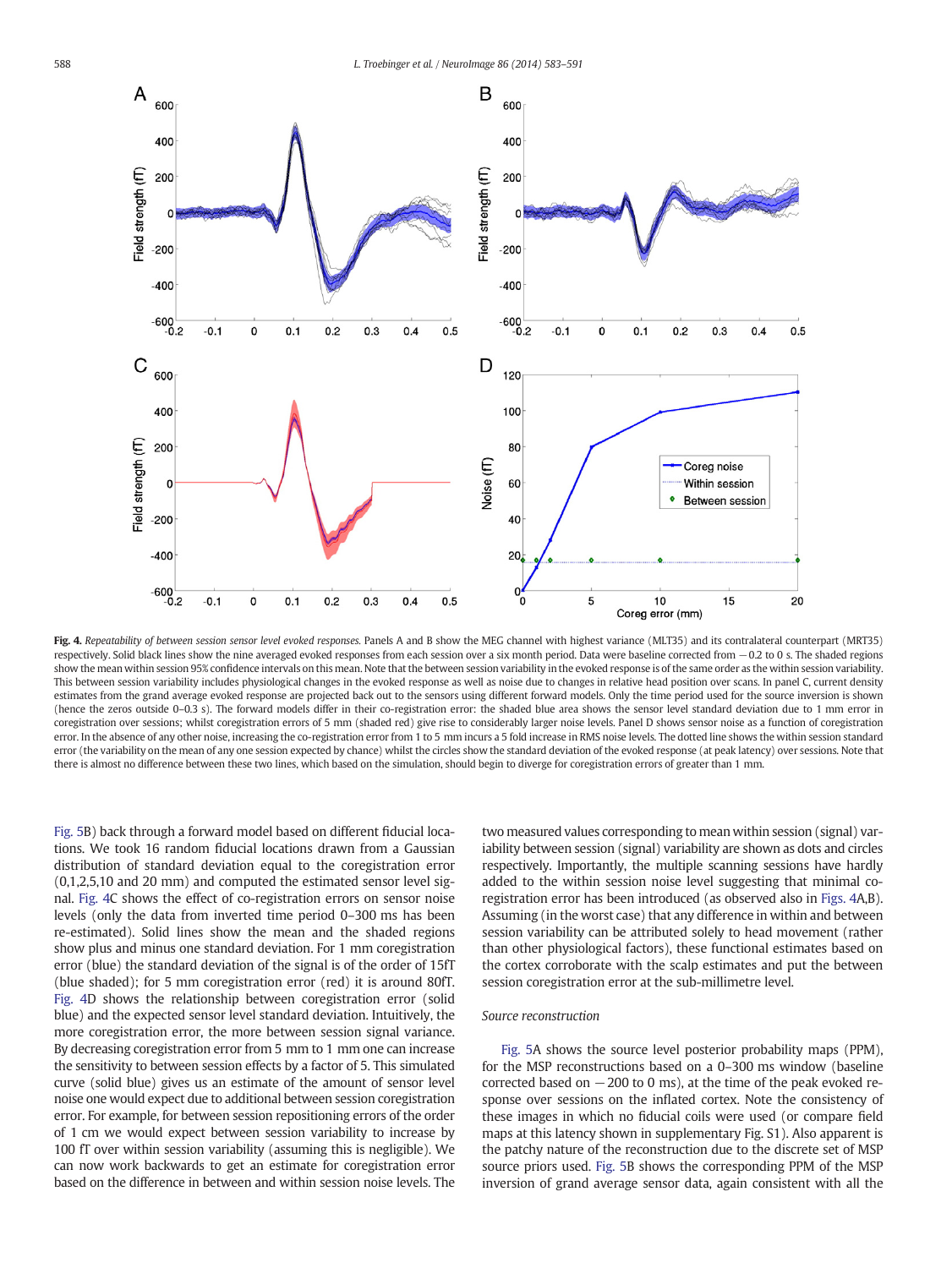<span id="page-6-0"></span>

Fig. 5. The repeatability of the MSP source level estimates. Panel A shows posterior probability maps of the current density (1) on the inflated cortical surface at 105 ms post stimulus at each of the 9 scanning sessions from within six month period. The colour scales show probability that J is non zero. Note the similarity over scanning sessions and the similarity to the MSP source level estimate based on the grand average (Panel B). Panel C shows the time-series estimates from the peak location in source space. Dotted black lines show source level estimates over the 9 scanning sessions and the average of these is shown as a blue solid line; the average 95% confidence estimates on any one session are shown in the blue shaded area. The estimate of current density on the grand mean sensor level data (red circles) and its reduced 95% confidence limits (red shaded) are also shown.

individual runs (Supplemental Fig. S2 shows PPMs for the corresponding minimum norm reconstructions). Fig. 5C shows the current density over time estimates at the peak of this grand average PPM (at MNI coordinates:  $x = 34.3623$   $y = -31.6975$   $z = 62.0449$  mm). The dotted black lines show individual current estimates from each of the 9 sessions; the mean of these current estimates is shown as a solid blue line and the 95% confidence interval (expected in any one session) on this mean is shown as the blue shaded area. The MSP estimate based on the grand (sensor level) mean (red circles) closely follows this estimate, which would not be the case had any non-linearities been introduced by substantial head movement. The confidence intervals on this grand mean MSP estimate (red shaded) are decreased with respect to the signal session (blue shaded) estimates; but not by as one would expect (a factor of 3 or the square root of the number of scanning sessions). Presumably this difference is due to non-linear behaviour both at the level of the brain, and at the non-linear MSP optimisation stage.

# Absolute cortical location

Finally, in order to get some idea of whether we now have useful and precise anatomical information registered to the MEG sensors, we tried replacing the subject's cortical surface with someone else's. The use of a canonical mesh ([Mattout et al., 2007\)](#page-8-0) involves the use of a generic cortical mesh in standard space which is then warped into subject space. The method is attractive as it removes the need to extract per-subject cortical meshes, and has been shown to have little impact on the overall source reconstruction ([Henson et al., 2009\)](#page-8-0). We therefore reconstructed the MEG averaged evoked response data for each session onto both the subject's individual mesh and the canonical mesh. One of the advantages of using the Multiple Sparse Priors (MSP) framework is that it returns the negative variational free energy, an approximation to the log model evidence. Free energy will increase with improved model fit to the data, but will decrease as the model becomes more complex (i.e. the simplest models that explain most of the data are favoured). The relative likelihood of one model over another can be assessed by

comparing their Free Energies. A Free Energy difference between two models of 3 or more equates to one model being 20 times more likely than the other. The model in this case includes both the forward model (cortical sheet, head location) as well as priors (MSP patches) used to explain the data ([Henson et al., 2009](#page-8-0)). The difference in log model evidence between the two cortical surfaces for each of 32 reconstructions (using different patch sets) for each of 9 sessions is shown in panel A of [Fig. 6](#page-7-0). It is clear that the evidence is in favour of the individual mesh (predominantly positive). An alternative way to summarise this information is to ask if we were to draw a simulation from the set at random how often would it be in favour of the individual mesh [\(Stephan et al., 2009\)](#page-8-0). This can be more robust than typical fixed effects analysis as it is relatively immune to outliers (a very large free energy difference in just one simulation). Panel B shows the frequency (r) at which we would chose the individual over the canonical mesh if we were to chose a patch set (from run 9 in Panel A) at random. Summing the area under the curve above 0.5 gives the probability that the individual mesh is the better model (an exceedance probability). These exceedance probabilities are then plotted per session in [Fig. 6](#page-7-0)C. Note again that there is strong and consistent evidence for the individual mesh over a six month scanning period. We were interested to see how if we could reconcile this finding with previous work by [Henson](#page-8-0) [et al. \(2009\)](#page-8-0) who found no evidence for an improvement using individual meshes. We repeated the same analysis, yet this time we added different amounts of co-registration noise to our head model for each session ([Fig. 6](#page-7-0)D). Note here that as the coregistration increases beyond 5 mm (typical coregistration error) there is little to distinguish between the two meshes.

# Discussion

In this paper, we have presented a new and conceptually simple approach to reduce between and within session coregistration errors in MEG. The head casts provide a robust fiducial frame reducing absolute and relative errors for coregistration to anatomy to within 1–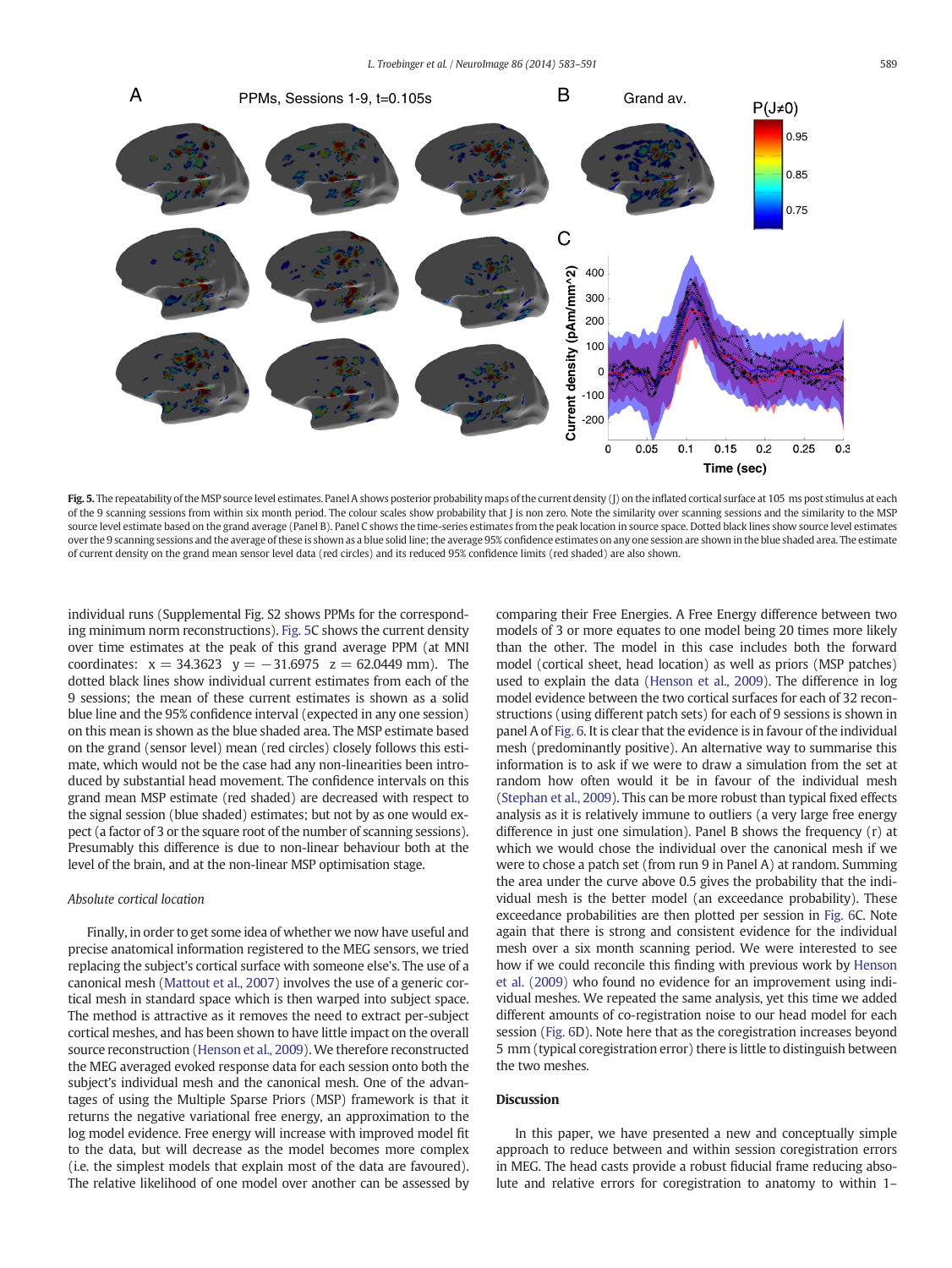<span id="page-7-0"></span>

Fig. 6. Investigating sensitivity to cortical model used. Panel A shows the comparison between individual and canonical surface models in terms of log model evidence for each of 32 patch(/prior) sets used to fit the averaged evoked response from 9 separate sessions. The model evidence difference is generally positive, indicating that the individual cortical surface model is favoured in the majority of cases. Using a random effects analysis, Panel B shows the frequency with which the individual white surface is favoured over the canonical model within Panel A session 9. Panel C shows the exceedance probability (the area under the curve in Panel B where frequency  $r > 0.5$ ) plotted over all sessions. Again, the evidence is overwhelmingly in favour of the individual cortical surface. Lastly, in Panel D, we investigated the effect of adding additional co-registration error and performing the same analyses. As co-registration error increases, the advantage of using a model based on the individual subject's cortical anatomy diminishes to the point where it is no longer favoured over the canonical model.

2 millimetre levels. By constraining head movement within and between sessions they also allow us to build up very high SNR data sets. The between session repeatability improves our longitudinal sensor level sensitivity to signal amplitude change by a factor of 5. This equates to scanning 25 times fewer sessions (at 1 mm coregistration error) and retaining the same sensitivity (as at 5 mm coregistration error).

Both coil based and functional estimates put the relative coregistration error at around 1 mm. The absolute coregistration error (i.e. systematic errors between MEG cortical and true cortical location) is more difficult to assess. Here we used boostrapping to test the robustness of our estimates but this cannot account for some physiological issues: for example, the movement of the cortex within the skull between upright MEG and supine MRI scanning. With this in mind we tested whether we were able to distinguish between the subject's individual anatomy and a warped version of canonical anatomy within that same individual's skull. We were able to do this and furthermore show that adding back co-registration error destroyed this ability to discriminate. Our results explain the findings of [Henson et al. \(2009\)](#page-8-0) who found that using a cortical model based on the individual subject's anatomical MRI does not necessary lead to better source reconstruction outcomes. However we were surprised that we had to add over 5 mm error (to the existing error) before the two models became equally likely. We can say therefore that our absolute coregistration error lies somewhere in between the bootstrap estimate (1 mm) and this upper bound.

It would seem that the biggest source of error in the head cast production process is the optical scanning— which has difficulty dealing with hair (we used a swim cap) and also difficulty in piecing together a number of smooth round surfaces. We are currently revising our procedure to use scalp surface information directly from the anatomical MRI. Also, in this first iteration no cut outs were left for the eyes, the aim being to constrain the head as much as possible. This restricted us to using only non-visual paradigms, and may also be intimidating to some subjects who are prone to claustrophobia. However, the design can easily be made to accommodate openings or periscopes for the eyes, which is a consideration for future incarnations of these head casts.

However, given the improvements using the head cast technique, it will be interesting to look into further factors which may present sources of error. For instance, error could be introduced by the fact that subjects are in the supine position for MRI acquisition, but seated upright in the MEG scanning system. The location of the cortical surface may well differ between these two positions, and more work is needed to investigate this. Furthermore, the accuracy of the anatomical MRI scan may also present a source of error. In our case, the choice of MRI sequence to be used was limited by the fact that we had to accommodate the dewar-helmet in the MRI scanner, which is too large to fit most head coils. Whilst we found the resulting image to be sufficiently accurate for our purposes, further work is needed to assess the influence and possible contribution of error of anatomical MRI resolution.

Besides the improved longitudinal sensitivity and increased precision on the underlying volume conductor model parameters, we believe a major application of this work will be to build up very high SNR datasets to help define the limits of MEG source localisation and spatial resolution. Given accurate anatomical information, and the ability to